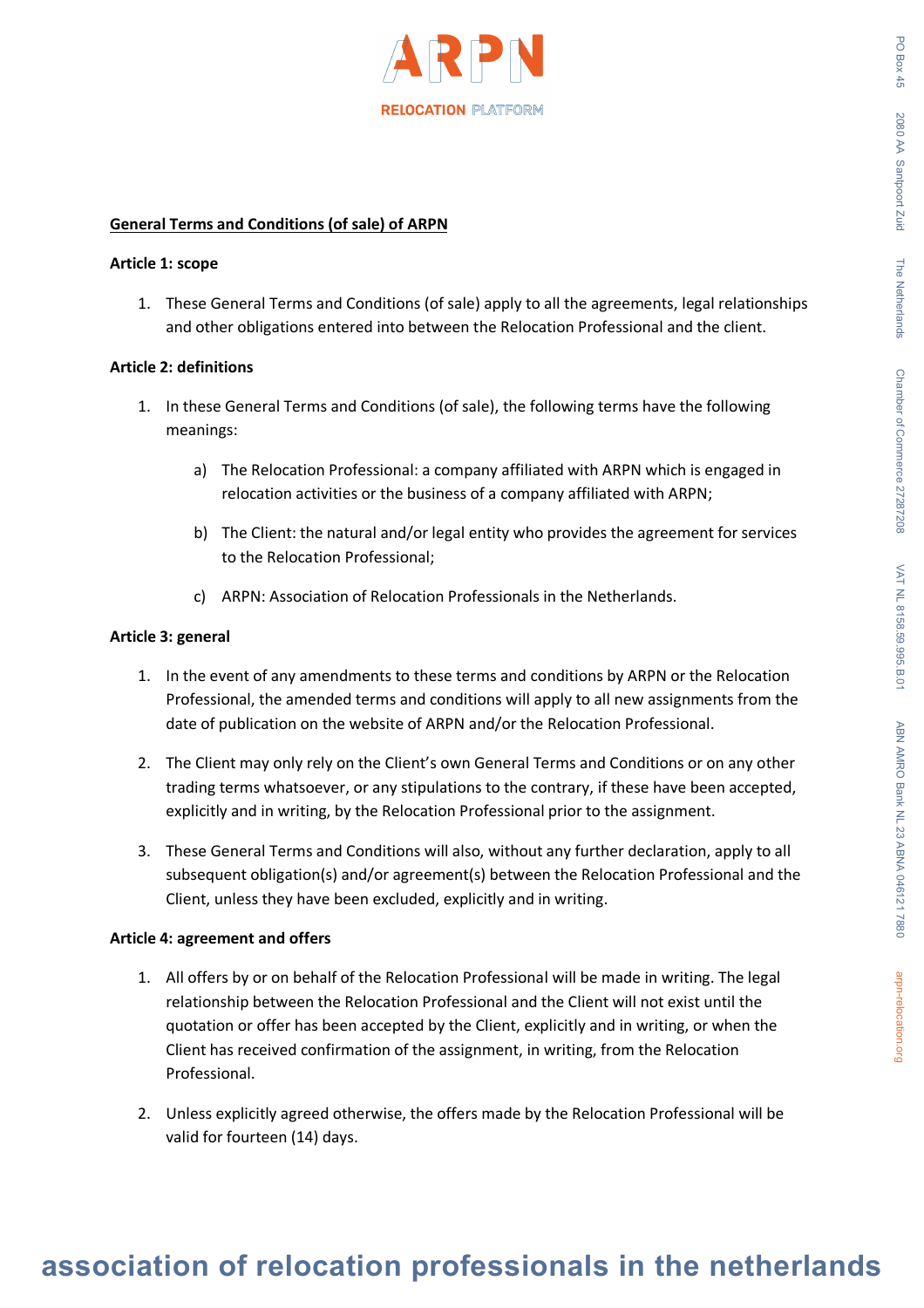

3. All offers are based on the information received by the Relocation Professional from the Client at such time as the offers are made. In the event of any changes in the circumstances on which the Relocation Professional has based the aforesaid offers, the Relocation Professional will be authorized to take these changes into account in the performance of the obligation(s) and/or agreement(s) and/or to adjust the prices, provided this is confirmed to the Client in writing.

### **Article 5: website and promotional material**

- 1. All written information, diagrams, images, etc. provided by the Relocation Professional on the website of the Relocation Professional and/or in leaflets or in any other promotional material will have no binding effect on the Relocation Professional and are only meant to provide a general representation of the services offered by the Relocation Professional.
- 2. All the information on the website of the Relocation Professional and/or all the promotional material provided by the Relocation Professional is without obligation and furthermore subject to change. The Relocation Professional does not in any way whatsoever guarantee that the information concerned is complete or up-to-date. The Client cannot derive any rights whatsoever from any such information.

#### **Article 6: time limits**

- 1. Any and all-time limits given by the Relocation Professional or time limits agreed with the Client regarding any delivery and/or provision of service are approximate only and will therefore never be considered to be final deadlines. In the unlikely event that any completion time is exceeded by the Relocation Professional – for whatever reason – the Client must (after consulting the Relocation Professional) specify a new reasonable time limit for – further – completion of the assignment.
- 2. In the event that any completion time is exceeded for whatever reason the Relocation Professional will never be obliged to pay any compensation whatsoever in this respect.
- 3. The Relocation Professional and the Client may agree, for each individual assignment, that the assignment in question can also be carried out in parts.
- 4. In the event that the Relocation Professional and the Client agree that the work will be carried out on a phased basis, the Relocation Professional may inform the Client, in writing, that the commencement of the services in question will be deferred to a next phase, until the Client has informed the Relocation Professional, in writing, that the Client has approved the results of the preceding phase.
- 5. In the event that the Client, for whatever reason, fails imputably (for example because the Client does not wish to acknowledge or take delivery of or pay (promptly or otherwise) for all or part of a performance of the Relocation Professional after completion), the Relocation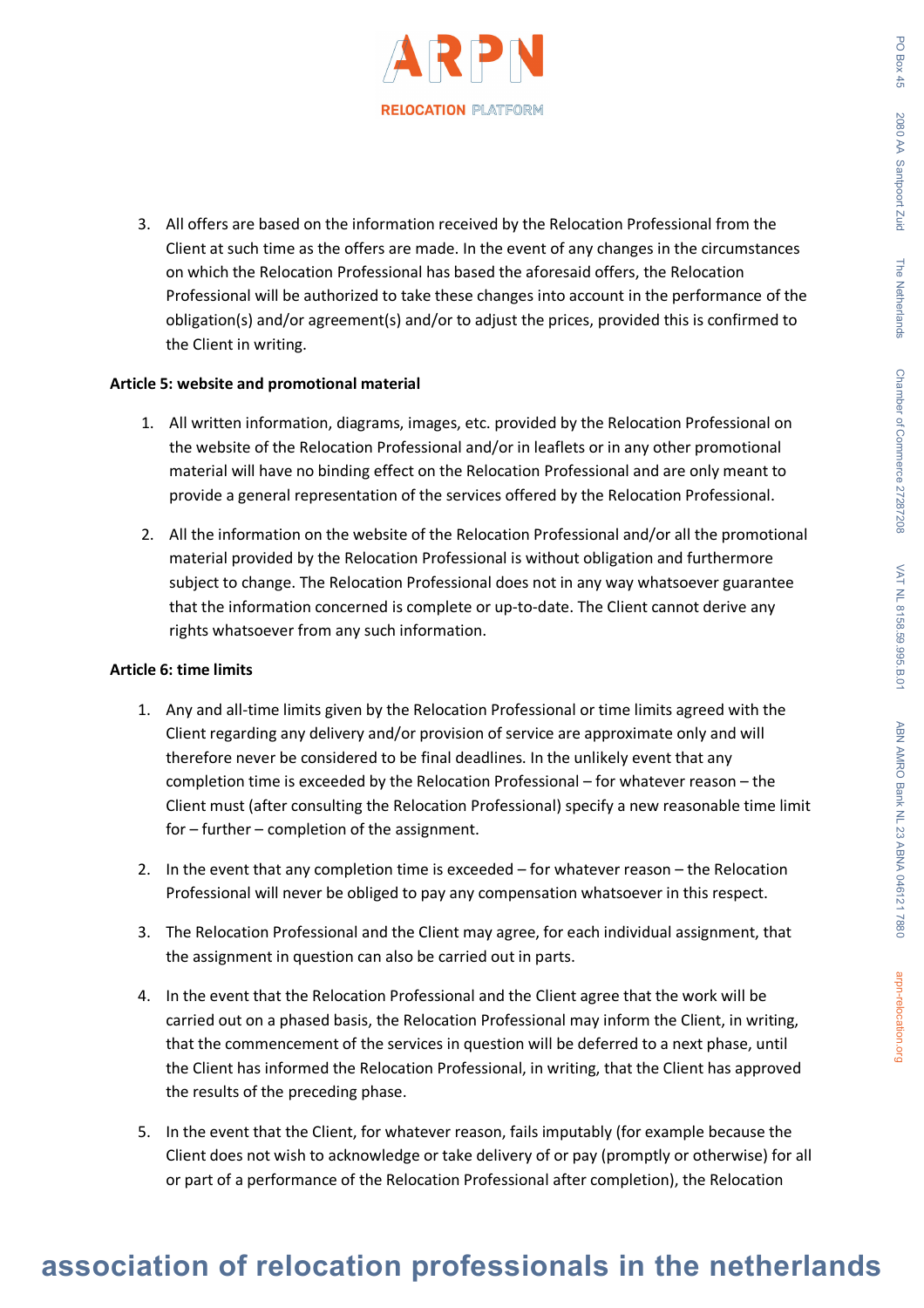

Professional will reserve the right to suspend the performance of the work - at whatever stage the work to be performed is at -, to terminate the obligation(s) and/or agreement(s) between the parties and/or to demand compensation or performance of the obligation(s) and/or agreement(s).

- 6. Irrespective of the payment terms agreed on between the Relocation Professional and the Client, the Relocation Professional will remain entitled to require that the Client provide sufficient security or advance payment before performing any – further – services for the Client.
- 7. In the event that the assignment is carried out in parts, a completed performance may be invoiced separately by the Relocation Professional.

# **Article 7: performance of the obligation(s) and/or agreement(s)**

- 1. The Relocation Professional will endeavour to perform the services with due care and, where appropriate, in accordance with the agreements and procedures agreed on in writing with the Client.
- 2. The Relocation Professional will at all times have the right to contract out the performance of all or part of the obligation(s) and/or agreement(s) between itself and the Client to third parties in The Netherlands or abroad, or to have them performed by such third parties, if this will, in the opinion of the Relocation Professional, facilitate a good and efficient performance of the Client's assignment. These third parties may rely on these General Terms and Conditions directly in respect of the Client. The scope of Section 404 of Book 7 of the Dutch Civil Code is explicitly excluded in this respect.
- 3. In so far as the Relocation Professional also effects an obligation or obligations and/or an agreement or agreements between the Client and a third party, the Relocation Professional can never be bound by the arrangements, obligation(s) and/or agreement(s) between the Client and these third parties.
- 4. For the performance of the obligation(s) and/or agreement(s) with the Relocation Professional, the Client will provide all the particulars and information, which the Relocation Professional believes that it requires. In addition, the Client will be obliged to provide the Relocation Professional with all other facts and circumstances that may be relevant to the correct performance of the obligation(s) and/or agreement(s) with the Relocation Professional.
- 5. The Client will bear the risk with regard to the accuracy or any inadequacy or misunderstandings concerning the information provided by the Client.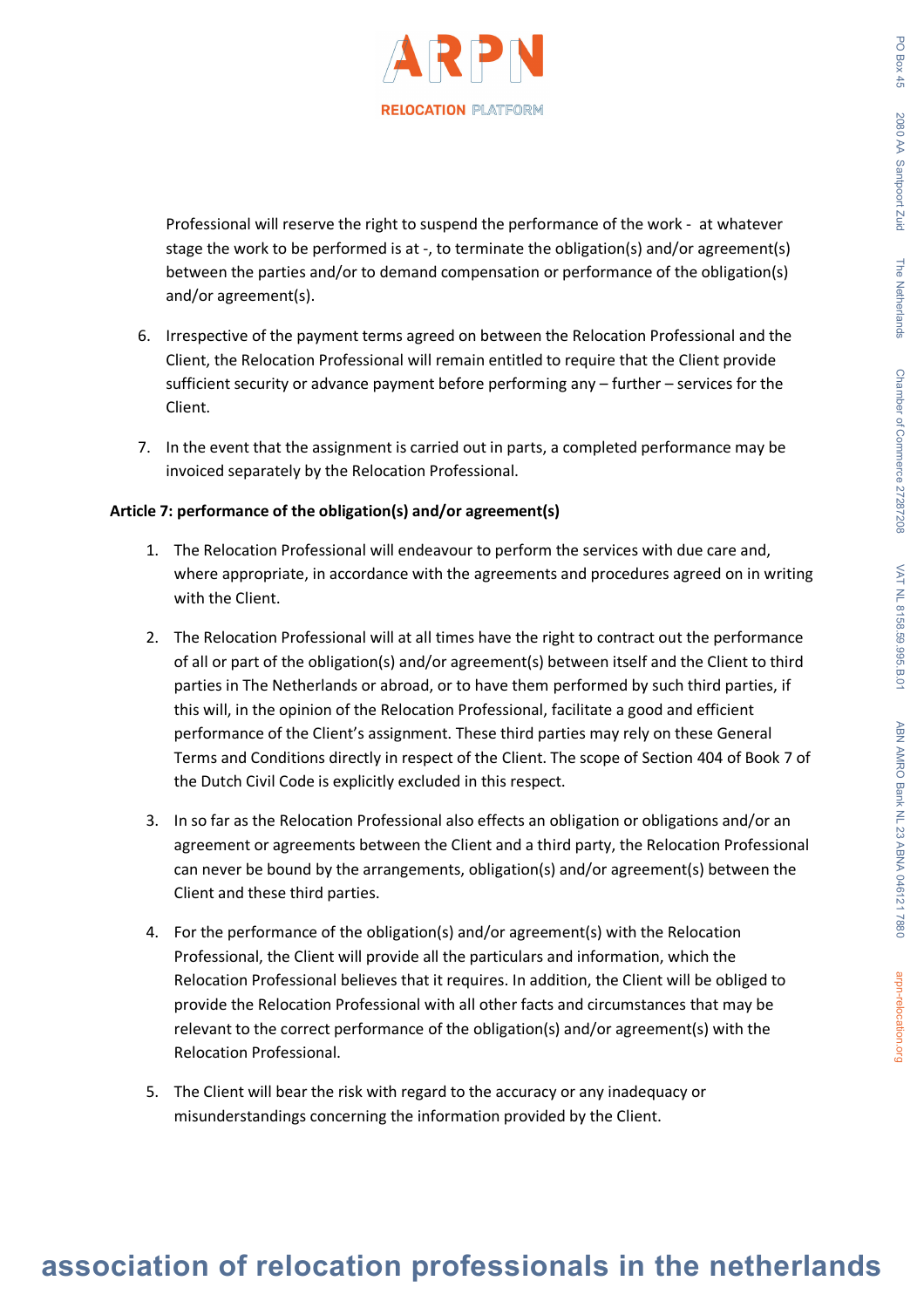# **Article 8: Performance of the obligation(s) and/or agreement(s) with regard to the finding of a house or otherwise**

- 1. Supplementary to Article 7, the Relocation Professional will never act as a property agent or be regarded as a property agent in the performance of the obligation(s) and/or agreement(s) with the Client.
- 2. The Relocation Professional will contract out the relevant work for the renting or letting of a house or otherwise to the (international) property agent to be designated by the Relocation Professional, unless it is agreed in writing between the Relocation Professional and the Client that the Relocation Professional will perform the work ensuing from the obligation(s) and/or agreement(s) with the Client concerning the renting or letting of a house or otherwise, in which respect the work to be performed by the Relocation Professional concerning the renting or letting of a house or otherwise will solely be able to constitute an obligation to use best endeavours and can never be deemed to be an obligation of result of the work to be performed by the Relocation Professional.

# **Article 9: work schedule or time schedule**

- 1. The services will be performed by the Relocation Professional in accordance with any work schedule or time schedule drawn up beforehand. Should it become apparent during the performance of the services that it is desirable or necessary to depart from or change the work schedule or time schedule drawn up beforehand, the Relocation Professional may adjust the performance of the services entirely as it sees fit. The Client must be informed of such an adjustment in writing.
- 2. In the event that any changes to or departures from any work schedule or time schedule that has been drawn up are desirable or necessary, the associated additional costs will at all times be payable by the Client.
- 3. In the event of any contract variations, additions and omissions, the work concerned must be invoiced or setoff separately or in an itemized manner.
- 4. Unless agreed otherwise, the services will only be performed on normal working or office days as is customary in the countries in which the services are performed, therefore not on public and commemoration days in the countries in which the services are performed. In special circumstances – necessary for the effective and/or efficient performance of the services – this may be departed from after consultation between the parties and on application of the applicable rates.

PO Box  $45$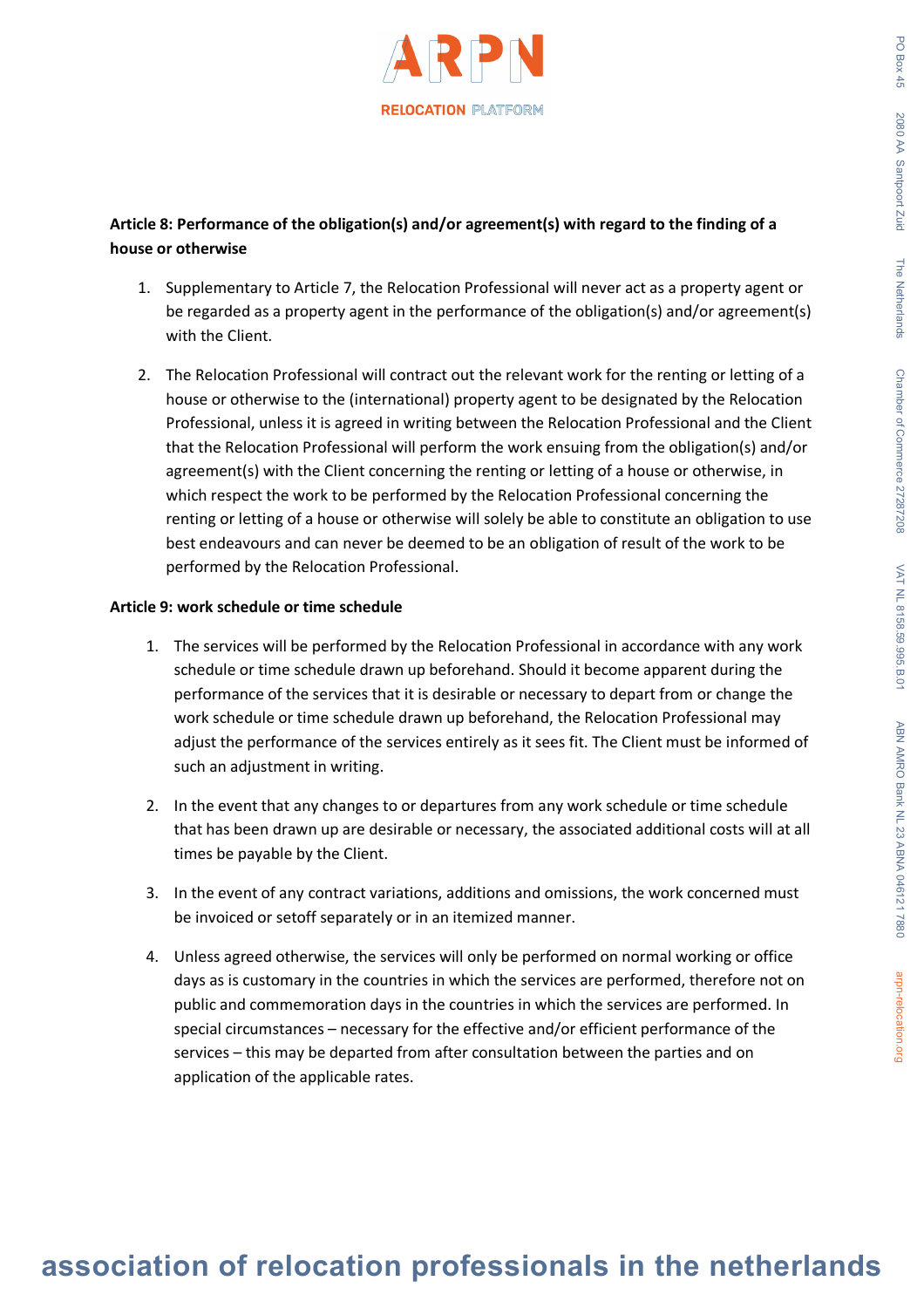

### **Article 10: performance of obligation(s) and/or agreement(s)**

1. The Client will bear the risk with regard to any inadequacies or misunderstandings concerning the performance of the obligation(s) and/or agreement(s); in any case if these are caused by incorrect, incomplete or late specifications, requirements or other relevant communications provided or made directly or indirectly to the Relocation Professional.

### **Article 11: prices and rates**

- 1. For the services to be performed by the Relocation Professional, the Client will be obliged to pay a fee as described in the agreement(s) between the Client and the Relocation Professional.
- 2. Unless explicitly agreed otherwise in writing with the Client or stated otherwise, all the prices and rates applied by the Relocation Professional are in legal Dutch currency, excluding turnover tax/VAT.
- 3. The Relocation Professional explicitly reserves the right to change any prices and rates previously communicated to the Client, in so far as they have not yet explicitly been accepted by the Client.

# **Article 12: invoicing and payment**

- 1. Payment must be made into a bank account to be specified by the Relocation Professional.
- 2. Payment must be made in legal Dutch currency.
- 3. Payment must be made within thirty (30) days of the invoice date, unless explicitly agreed otherwise by the parties, in writing.
- 4. Payment of the relevant turnover tax/VAT due must be made together with each payment or partial payment.
- 5. If payment has not been made within the payment term explicitly agreed on in writing or within thirty (30) days of the invoice date, the Client will be in default – without notice of default or judicial intervention being required.
- 6. If payment is not made in time, the Client will therefore be in default without any notice of default being required and the Relocation Professional will have the right to charge the statutory interest and extrajudicial collection costs from the due date of the invoice.

PO Box  $45$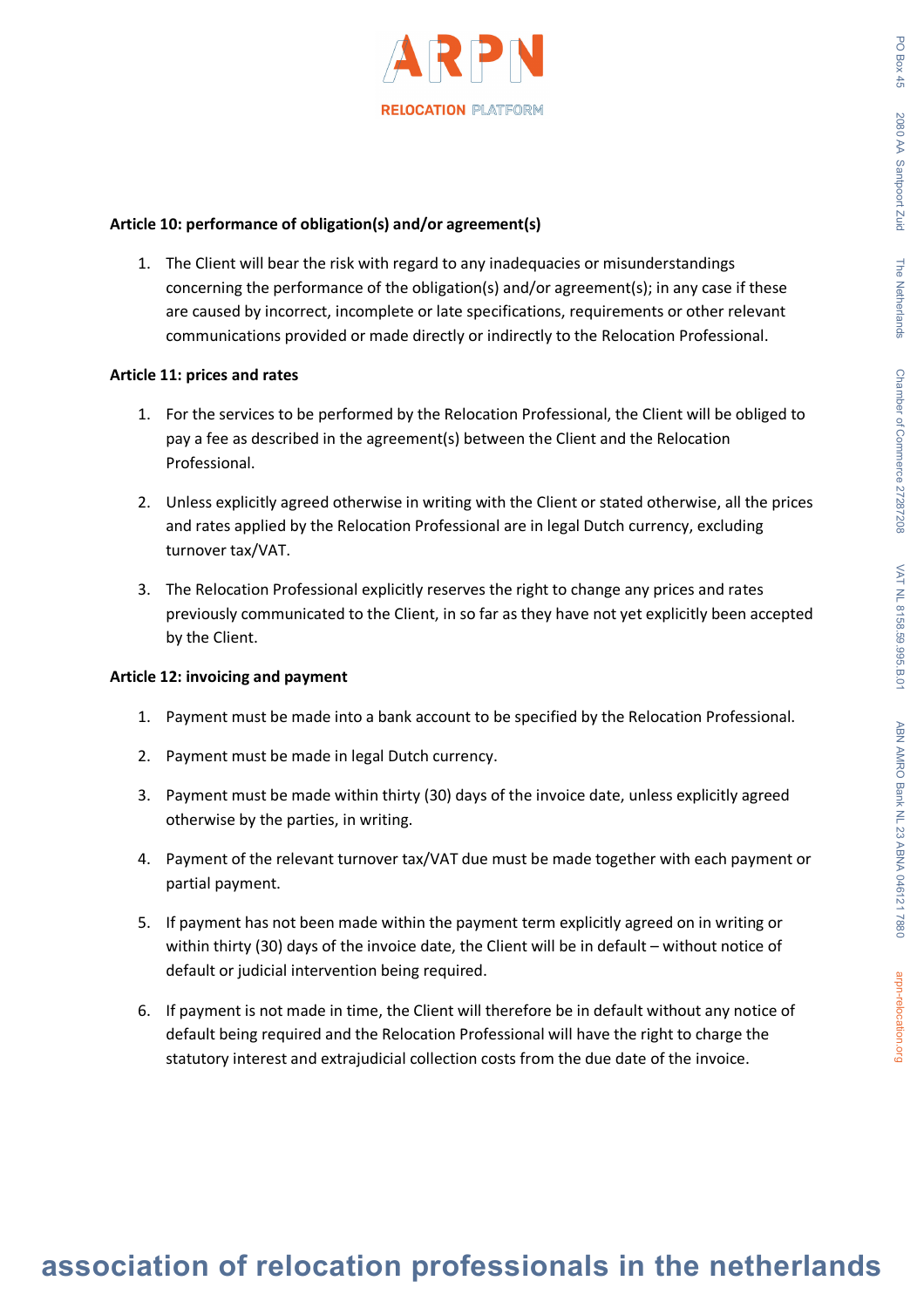

# **Article 13: default**

- 1. Irrespective of what has been included in these General Terms and Conditions, the Client will be in default without any notice of default being required as soon as the Client fails to comply, or fails to comply within the specified time, with any other performance due, ensuing from any obligation(s) and/or agreement(s), including any terms and conditions, in respect of the Relocation Professional.
- 2. As soon as the Client is in default, all claims of the Relocation Professional will be due and payable immediately and without reservation.
- 3. The Relocation Professional has the right to terminate the obligation(s) and/or agreement(s) between the Client and the Relocation Professional without giving notice, if the following occurs:
	- there is reasonable cause to assume that the Client will fail to comply with the Client's obligations;
	- the Client goes bankrupt or into liquidation;
	- suspension of payments is applied for by or on behalf of the Client;
	- the Client proceeds to wind up the Client's business or a substantial part of the property and/or assets of the Client are seized.

# **Article 14: company-sensitive information**

1. Each party guarantees that all company or product-sensitive information and particulars received on entering into the obligation(s) and/or agreement(s) will remain strictly between the parties and will not in any way whatsoever be revealed to third parties, both during and after expiry of the contract period.

# **Article 15: force majeure**

1. All circumstances (including but not limited to war, mobilization, riots, disturbances, flooding, blocked shipping and other blocking of transport, stagnation in or restriction or termination of supplies by public utility companies, fire and other accidents, government measures, non-delivery of necessary documents/visas to the Relocation Professional by third parties and other unforeseen circumstances which disturb normal business operations and delay or in all reasonableness render impossible the performance of an obligation or obligations and/or an agreement or agreements occurring beyond the control of the Relocation Professional (irrespective of whether they were foreseeable or not when the obligation(s) and/or agreement(s) were effected) and which are of such a nature that compliance with the obligation(s) and/or agreement(s) cannot in all reasonableness be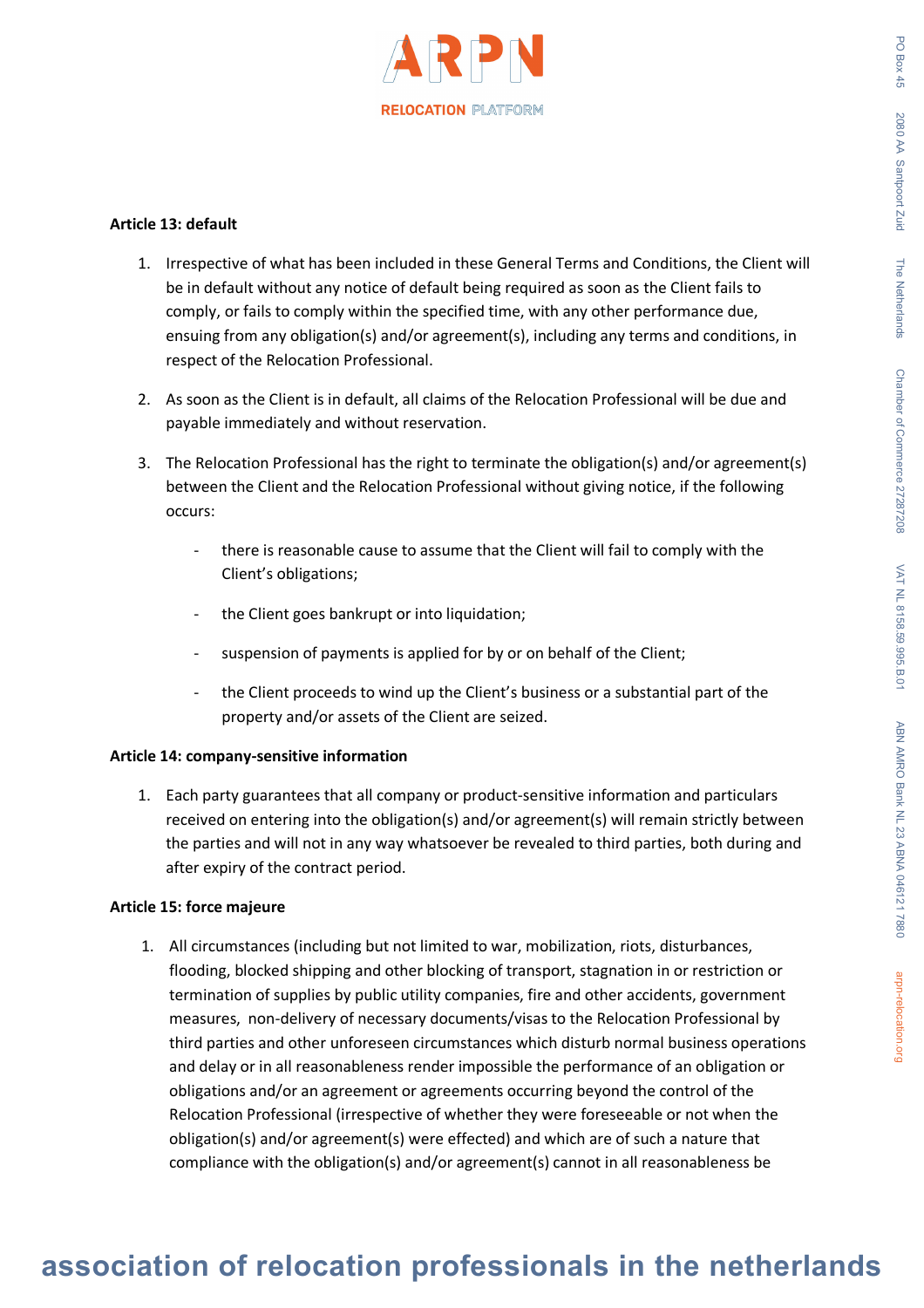

required of the Relocation Professional, constitute force majeure and cannot result in any imputable failure on the part of the Relocation Professional.

#### **Article 16: liability**

- 1. With regard to all the work performed by the Relocation Professional, the Relocation Professional will only be liable for any damage or loss caused by a serious failure or major error attributable to the Relocation Professional.
- 2. Any liability of the Relocation Professional for consequential damage or loss, including any lost profit, is excluded.
- 3. Any defence which the third parties engaged by the Relocation Professional may legally rely on in respect of the Relocation Professional can also be relied on by the Relocation Professional in respect of the Client.

# **Article 17: partial invalidity/conversion**

1. In the event that all or part of any provision of these General Terms and Conditions is invalid or null and void - for whatever reason - the remaining provisions of these General Terms and Conditions and the obligation(s) and/or agreement(s) between the parties will in all other respects remain in full force, whereas the parties will, in respect of the invalid provision, be deemed to have agreed that which is legally as close as possible to the purport of the invalid provision.

#### **Article 18: goodwill/no legal effect**

1. In the event that, as a gesture of goodwill or for another reason of, for example, a commercial nature, the Relocation Professional does not at an earlier stage rely on any applicable provision of these General Terms and Conditions in respect of the Client, the Relocation Professional will in doing so never forfeit the right to rely on the relevant provision and any other provisions applicable to these General Terms and Conditions at a later stage.

#### **Article 19: joint and several liabilities**

1. In the event that an agreement is or agreements are effected between the Relocation Professional and two or more other contracting parties (Clients), these Clients will each be jointly and severally liable for the full performance of the financial and other obligations arising from the agreement or agreements.